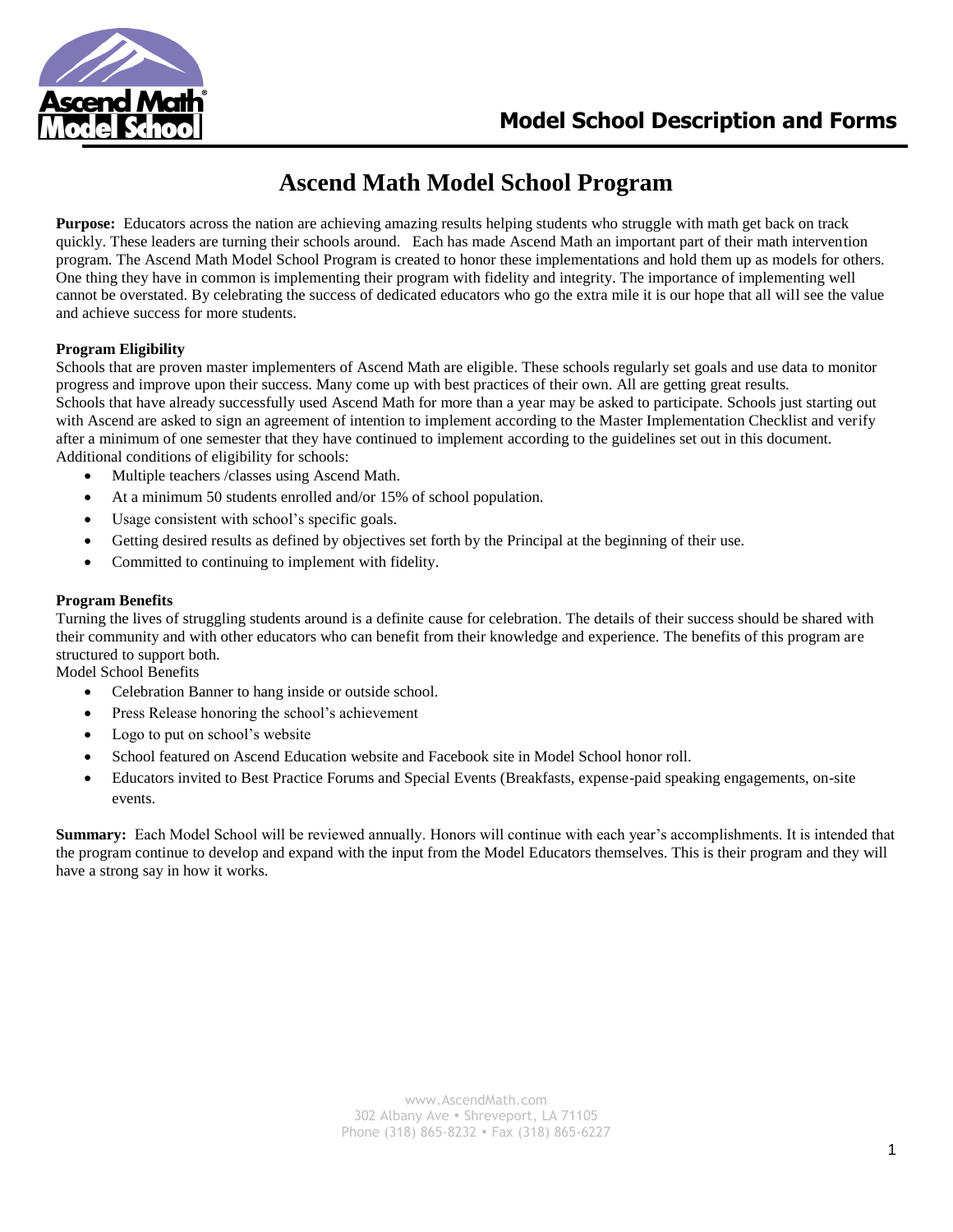

## Model School Statement of Intent

We agree to implement Ascend Math according to the fidelity guidelines we have identified. It is our intention to achieve the following goals:

Signatures (In addition to the Principal, all educators using Ascend Math should sign.)

\_\_\_\_\_\_\_\_\_\_\_\_\_\_\_\_\_\_\_\_\_\_\_\_\_\_\_\_\_\_\_\_\_\_\_\_\_\_\_\_\_\_\_\_\_\_\_\_\_\_\_\_\_\_\_\_\_\_\_\_\_\_\_\_\_\_\_\_\_\_\_\_\_\_\_\_ \_\_\_\_\_\_\_\_\_\_\_\_\_\_\_\_\_\_\_\_\_\_\_\_\_\_\_\_\_\_\_\_\_\_\_\_\_\_\_\_\_\_\_\_\_\_\_\_\_\_\_\_\_\_\_\_\_\_\_\_\_\_\_\_\_\_\_\_\_\_\_\_\_\_\_\_

\_\_\_\_\_\_\_\_\_\_\_\_\_\_\_\_\_\_\_\_\_\_\_\_\_\_\_\_\_\_\_\_ \_\_\_\_\_\_\_\_\_\_\_\_\_\_\_\_\_\_\_\_\_\_\_\_\_\_\_\_\_\_\_\_\_\_\_\_ \_\_\_\_\_\_\_\_\_\_\_\_\_\_\_\_\_\_\_\_\_\_\_\_\_\_\_\_\_\_\_\_ \_\_\_\_\_\_\_\_\_\_\_\_\_\_\_\_\_\_\_\_\_\_\_\_\_\_\_\_\_\_\_\_\_\_\_\_\_

\_\_\_\_\_\_\_\_\_\_\_\_\_\_\_\_\_\_\_\_\_\_\_\_\_\_\_\_\_\_\_\_\_ \_\_\_\_\_\_\_\_\_\_\_\_\_\_\_\_\_\_\_\_\_\_\_\_\_\_\_\_\_\_\_\_\_

Principal Model School Program Manager Ascend Education